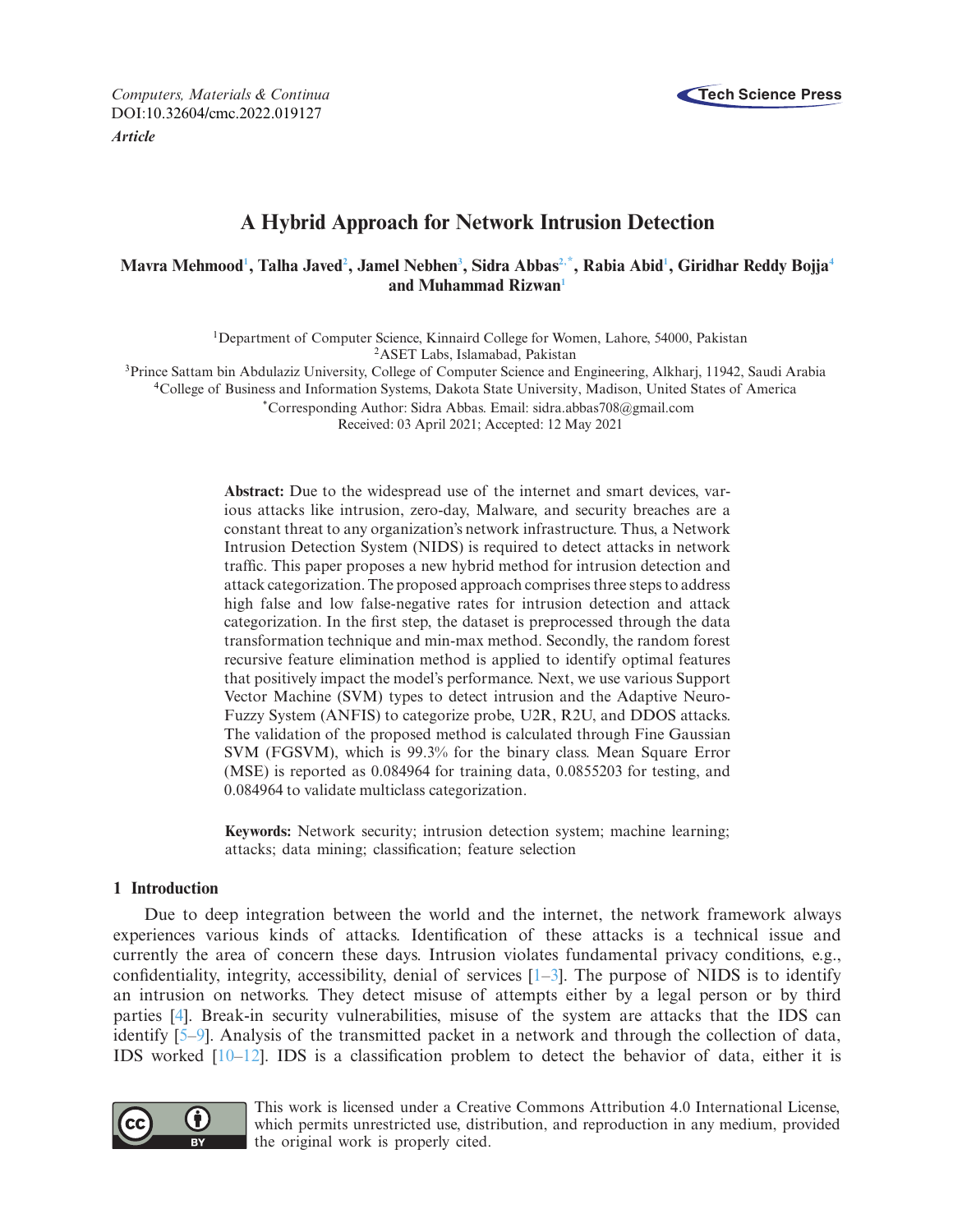normal or anomalous [\[13](#page-15-1)[,14\]](#page-15-2). If network traffic is malicious, it will lie in any few of four attack categories: Denial of services, User-to-root, root-to-local, probing.

In the research related to the intruder's signature-based detection, activities that are not intrusive are also marked as anomalous behavior and generate false and false-positive results [\[15\]](#page-15-3). Data set preprocessing is vital to achieving the maximum success rate through the classifier. Classifier results depend on input data.

If input data is preprocessed, the results will be more accurate. However, it is a complex task and takes and more time [\[16](#page-15-4)]. Pre-processing reduces data complexity, so it is easy to understand the nature of data, and data analysis will be performed more accurately. Several tools and methods are available to preprocess data, including sampling, normalization, discretization data transformation, and feature extraction. Problems that cater to data preprocessing are removing noise, replacing missing values, and inconsistency in data [\[17](#page-15-5)].

The utilization of various data mining techniques and efficient NIDS is usually developed because they improve prediction performance, reduce computation time, and better understand data. The number of input variables is reduced to achieve desirable results to reduce computational modeling cost and increase performance. NSL KDD dataset has a large no of data that is needed to be filtered. Supervised and unsupervised are the two main feature selection techniques. The unsupervised feature selection technique works on finding the correlation between input variables [\[18](#page-15-6)[,19](#page-15-7)] and ignores the target variable. Supervised feature selection removes the irrelevant features with the help of the target variable.

Various machine learning methods are used to identify anomalies in networks, and, as a result, it helps the network administrator take the required precautions to avoid intrusion over its network. Machine learning conventional strategies are part of shallow learning and rely on inputs. Since the data requirements for classification methods differ from one another. The two categories of machine learning methods are supervised and unsupervised. Unsupervised machine learning methods have been proven to be the most powerful in an anomaly-based intrusion detection system. Machine learning systems are composed of several computing layers and learn various data representations with several abstraction levels that fall in deep learning classes.

 $SVM<sup>1</sup>$  can be used for classification and works by finding a hyperplane in N-dimensional space that separates n classes. Hyperplanes are of any possible type chosen to separate two different class data points a finding a hyperplane with maximum margin results in better accuracy. Data points closer to the hyperplane influence its position and orientation and are named support vectors. In the NSL-KDD dataset, there are 42 features, so it is pretty complex to draw it. The classifier's margin is maximized with these support vectors' help, and they helped build an SVM. SVM works on the output of a linear function. If the output of a function is 1, it will classify to one class; if it is −1, then it will classify to other classes.

Fuzzy logic works on the methodology of human decision-making. As the word fuzzy refers to vague things, so it deals with vague and imprecise information. Fuzzy  $logic^2$  $logic^2$  is based on fuzziness instead of Boolean Logic that only results in true or false. The adaptive neuro-fuzzy inference system resembles artificial neural networks (ANN). For capturing the benefits of ANN and fuzzy in a single framework, it integrates principles of both techniques. Fuzzifier takes input and assigns a linguistic variable. If-then rules are defined in the rule base block. Rules have

<sup>1</sup> <https://towardsdatascience.com/support-vector-machine-introduction-to-machine-learning-algorithms>

<span id="page-1-1"></span><span id="page-1-0"></span><sup>2</sup> [https://www.tutorialspoint.com/fuzzy\\_logic/fuzzy\\_logic\\_introduction](https://www.tutorialspoint.com/fuzzy_logic/fuzzy_logic_introduction)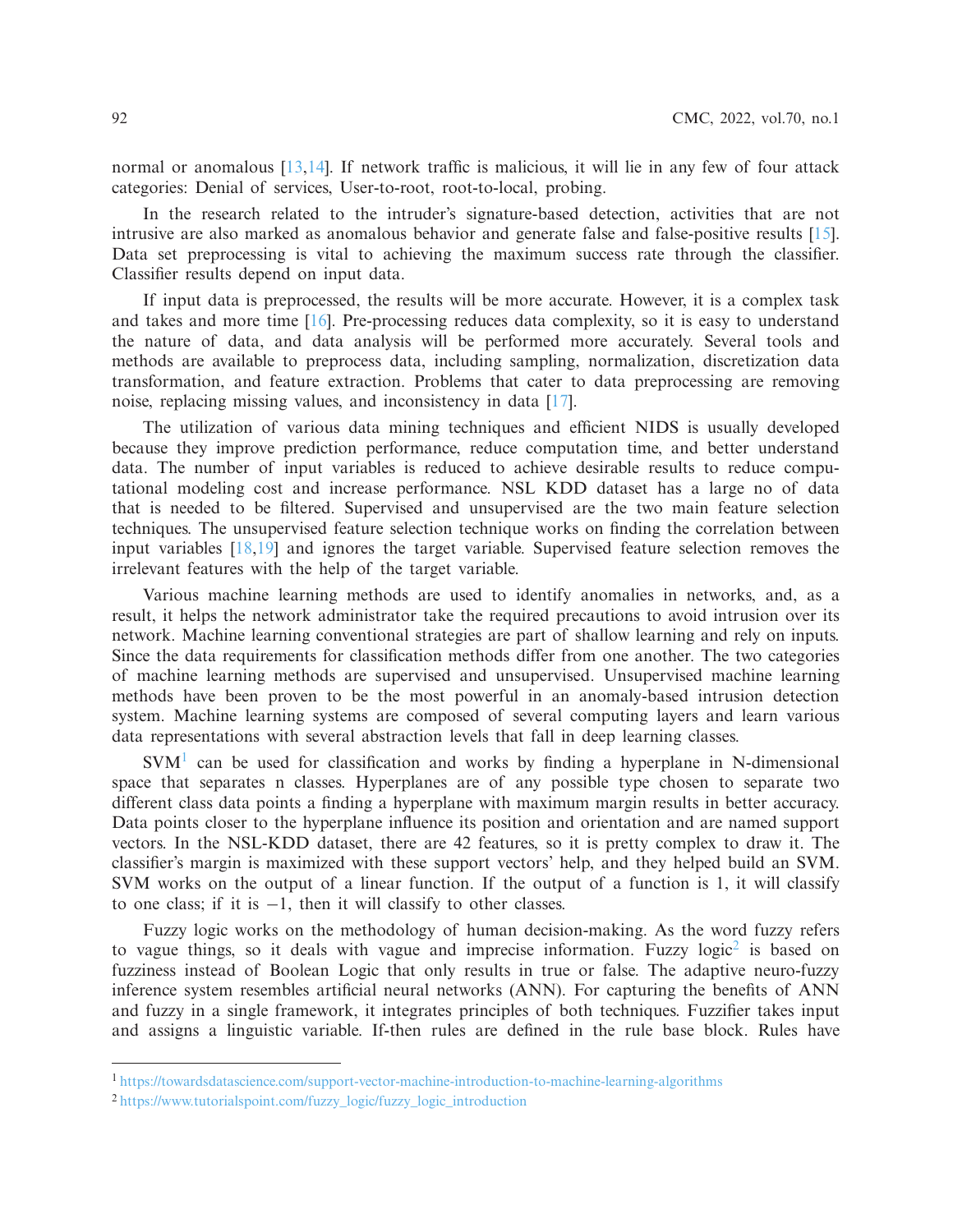instructions on how to deal with different variations in data. Defuzzifier will convert data into the same category at which it came in the input.

## (A) *Problem Statement*

Due to deep integration between the world and the internet, the network framework always experiences various kinds of attacks. Identification of these attacks is a technical issue and currently the area of concern these days. Intrusion violates fundamental privacy conditions, e.g., confidentiality, integrity, accessibility, denial of services. The purpose of this research is to identify an intrusion on networks.

### B. *Contribution*

Therefore, this paper makes the following contributions:

- Propose an Adaptive Decision Support System for Network Intrusion detection using SVM and ANFIS(hybrid) model combined with feature selection.
- Dataset is preprocessed through data transformation technique and min-max method. Secondly, Random Forest-recursive feature elimination method is applied to filter the dataset and identify optimal features that positively impact the model's accuracy.
- Next, SVM is used to decide the decision class, and the ANFIS is to detect probe, U2R, R2U, and DDOS attacks in network traffic.
- The validation of the proposed method calculated through FGSVM is 99.3% for the binary class and MSE of 0.084964 for training data, MSE of 0.0855203 for testing, and MSE of 0.084964 for validation of multiclass in NSL-KDD data.

The remaining part is composed in the following manner. Section II presents the related work. Furthermore, Section III presents the proposed methodology. Section IV presents the experiment results and analysis, and Section V presents the conclusion.

## **2 Related Work**

No machine learning approaches have been used in prior studies. The compilation of data sets and their interpretation influence the success of the IDS. A similar data set is used for testing and training, which made difficult real-time intrusion detection. The author in [\[16\]](#page-15-4) proposed selecting elect features from the NSLKDD data set through the correlation feature selection subset evaluation method. They then evaluate the performance by comparing their results with selected features without selecting features from the data set. According to research [\[17\]](#page-15-5), a hybrid model in which optimal features from network transaction data are trained, and intrusion scope threshold degree can be estimated. Their proposed hybrid approach has a significant effect on algorithm time and complexity. According to [\[20\]](#page-15-8), the author presented recurrent neural network techniques, does intrusion detection. They measure the performance of the proposed approach in both multiclass and binary class classification. They relate their suggested solution to the J48, the artificial neural network, and the random forest and support vector machines.

According to research [\[21\]](#page-15-9), the authors analyze six classifiers on the NSL-KDD data set. They detect normal and anomalous by using, Decision tree naïve bayed, Ada boost MLP, Random forest, and SVM classifiers and implement them in python by using the spirit library. They achieved the largest accuracies from MLP 100%, and the decision tree is 98%. The authors in [\[22\]](#page-15-10) show how to choose an appropriate classifier by testing different classifier results. Likewise, according to research [\[23\]](#page-15-11), MLP detects the proposed recent multilayer perceptron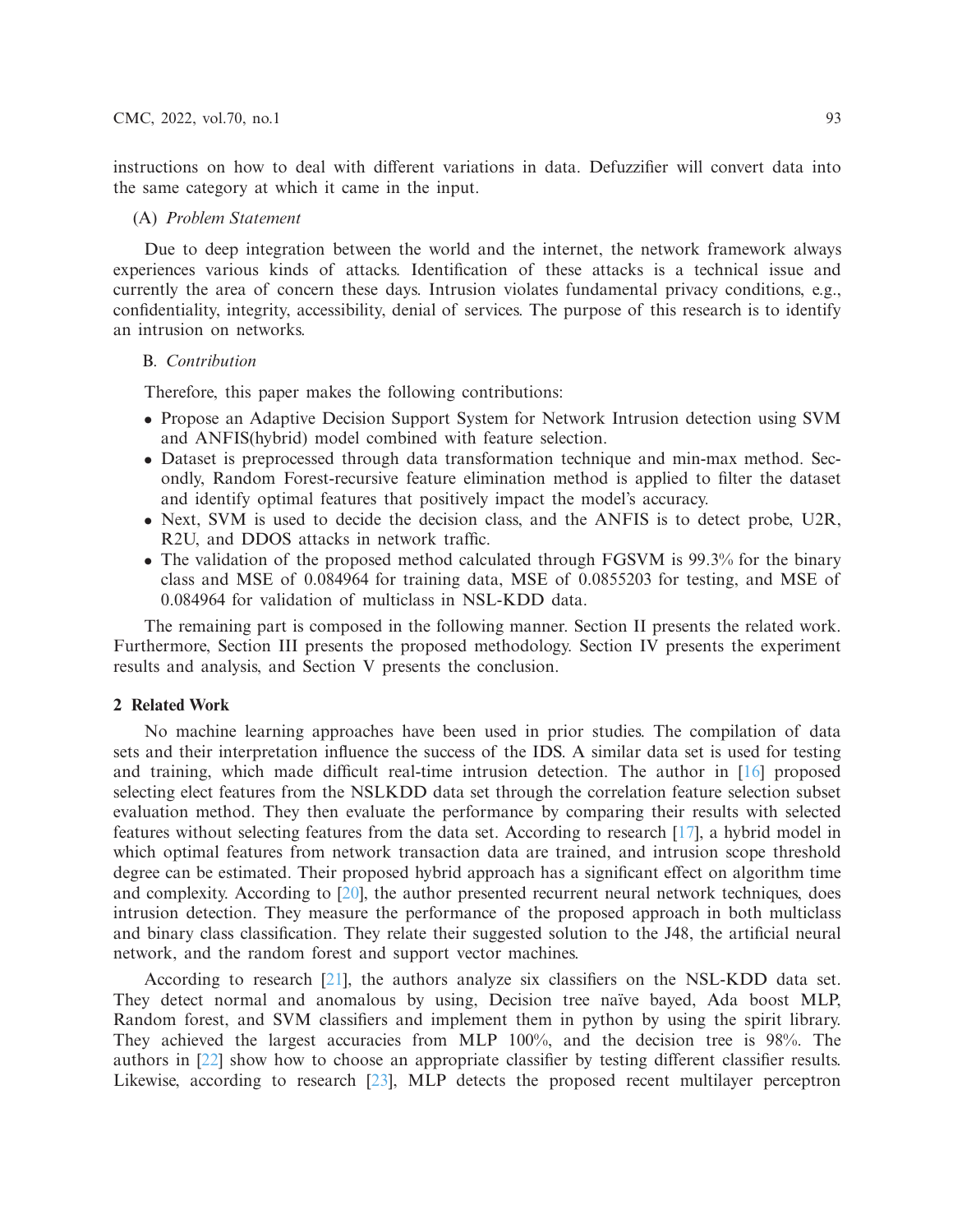(MLP) network system Artificial bee colony and fuzzy clustering process, irregularities in network traffic as MLP is trained using the ABC algorithm. The Sim Cloud was used as a tool and the NSL-KDD dataset. They describe the root mean square and say the absolute error as the evaluation criteria. According to the author in research [\[24\]](#page-15-12), a hybrid solution was suggested, incorporating a synthetic minority oversampling method, a cluster sample, and the nearest neighbor. Data is preprocessed using the Leaving One Out Process. They have used the NSL-KDD dataset, and their analysis increases the Precision of U2R and R2Las identification relative to the base paper they use. According to the author in [\[25\]](#page-15-13), a method unit uses statistical processing to detect intrusion traffic. These systems are designed inside a plan, and these models are intended to identify rare occurrences of intrusion. According to research [\[26](#page-15-14)], the author developed a hypervisor detector that detects anomalies in a cloud environment at the hypervisor layer. They deploy a neuro-fuzzy system to detect anomalies in a network with a hybrid backpropagation algorithm.

According to research in [\[27](#page-15-15)] author discussed their work; a Wrapper Based Feature Extraction Unit (WFEU) is used to propose a Feedforward Deep Neural Network (FFDNN) wireless IDS system. UNSW-NB15 and the AWID intrusion detection datasets are used to find the effectiveness and efficiency of the WFEU-FFDNN.WFEU generates an optimal feature vector consisting of 22 attributes in the instance of the UNSW-NB15. Their approach achieved an overall accuracy of 77.16% for multiclass and 87.10% for the binary class using this input vector. Similarly, A reduced input vector of 26 attributes was generated by the WFEU in the instance of the AWID, and the experiments demonstrated that our method obtained overall accuracies of 99.6% for binary and 99.77% for the multiclass classification configurations. Authors in [\[28\]](#page-15-16) proposed work for IDS. A wrapper feature selection algorithm to binarize a continuous pigeoninspired optimizer is presented. Compared to the traditional way for binarizing continuous swarm intelligent algorithms, the algorithm's performance was compared to the conventional method for binarizing continuous swarm intelligent algorithms, using three popular KDDCUP99, NLS-KDD, and UNSW-NB15 datasets. According to research [\[29](#page-15-17)], the author discussed their work; new network architecture software-defined networking (SDN) appeared to address these challenges and provides distinctive features to cope with organizational business needs. A machine learning approach is used to design the IDS of SDN. To achieve better efficiency and accuracy, a deep learning approach is also being explored. DS as a security solution is explained to explain the SDN with its security concerns.

The author in research [\[30\]](#page-15-18) discusses bout the security threats by the keynotes. They proposed an AlphaLogger, which is based on an android application. It typed alphabets keys by a soft touch. They use hardware sensors in smartphones to make the application more effective, with a 90.2% accuracy rate. The author in [\[31\]](#page-16-0) represents an approach for detecting Botnet Attacks at the initial stage. The proposed scenario used machine learning algorithms for detection and compared the decision tree, PNN, SMO, and Adaboost classification technique. The author in [\[32](#page-16-1)], a hybrid approach has been used to defend an android application from malware attacks. This research is based on a comparison of deep learning classification techniques that studies its performance and accuracy rate.

The authors in [\[33\]](#page-16-2) provided a deep analysis of the phishing attacks by covering machine learning, deep learning, hybrid learning, and a similar scenario-based approach to make the root cause of the attack more comprehensive. Likewise, the research [\[34](#page-16-3)] proposed a method for intrusion detection in the vehicular module. The study is based on the combination of CNN framework and GRU-based attention named CANintelliDS. The proposed model achieved a 10.79% intrusion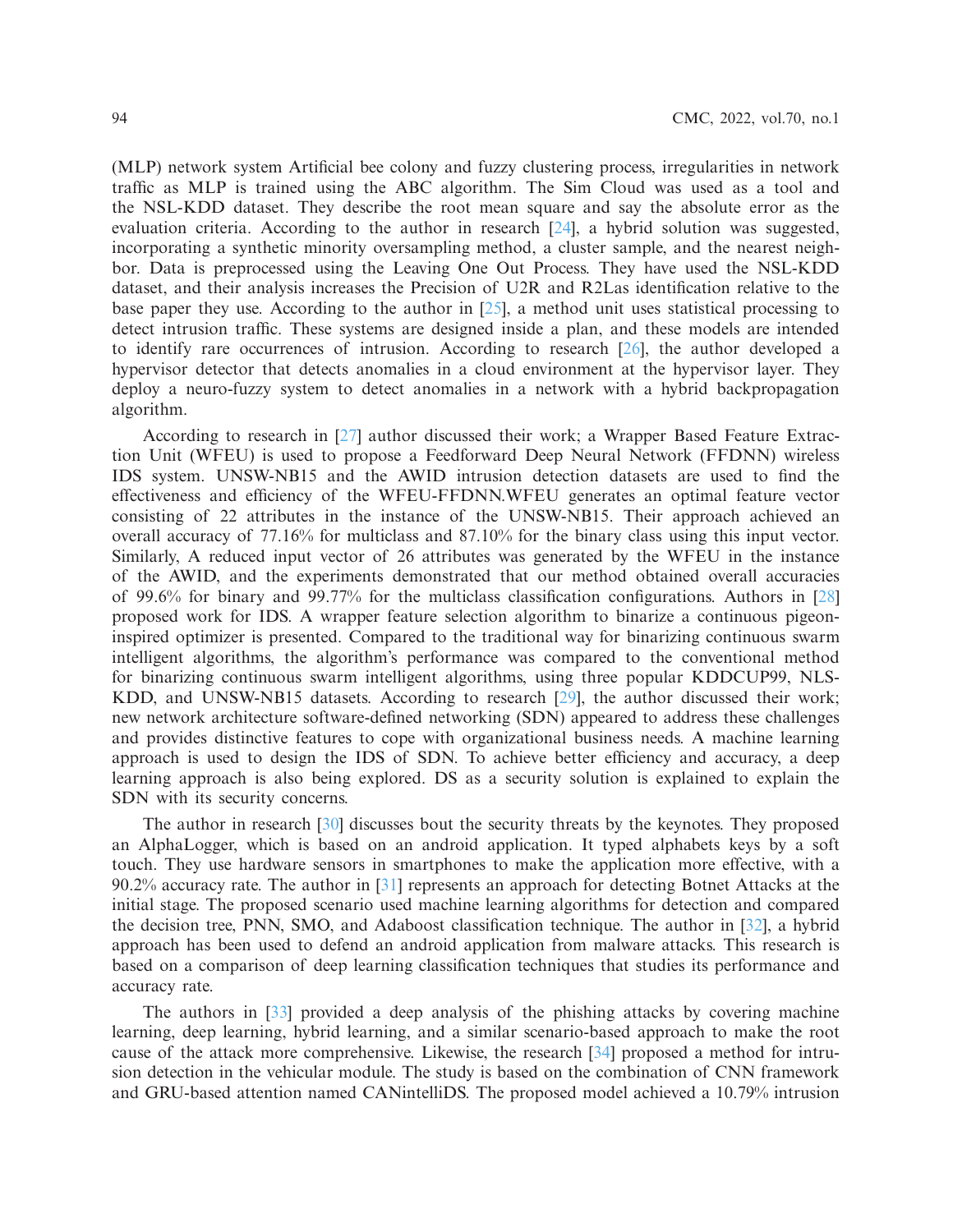testing rate. The author in [\[35\]](#page-16-4) presented an AI-based efficient complexity solver that has been proposed, which can help many engineers. It can also be helpful for IoT infrastructure and environment for automatic applications line Healthcare systems and smart stations for monitoring. [Tab. 1](#page-4-0) represents the previous work on many datasets for classification, clustering, increasing efficiency, cost-effectiveness, and many more.

<span id="page-4-0"></span>

|        | Ref. No. Research topic                                                                                               | Description                                                                                                                                                                            |
|--------|-----------------------------------------------------------------------------------------------------------------------|----------------------------------------------------------------------------------------------------------------------------------------------------------------------------------------|
| $[17]$ | A comprehensive approach towards data<br>preprocessing techniques $\&$ association rules                              | The authors proposed a hybrid model for<br>extracting optimal features from transaction<br>data and compare threshold degrees.                                                         |
| [20]   | Decision tree-based intrusion detection system<br>for NSL-KDD dataset                                                 | They used the Neural Network approach<br>and related their suggested solution to the<br>J48, the artificial neural network, and the<br>random forest and support vector<br>machines.   |
| $[21]$ | Anomaly-based intrusion detection system<br>through feature selection analysis and building<br>efficient hybrid model | They analyzed six classifiers on the<br>NSL-KDD data set and detect normal and<br>anomalous using, Decision tree naïve<br>bayed, Ada boost MLP, Random forest,<br>and SVM classifiers. |
| $[22]$ | A deep learning approach for intrusion detection<br>using recurrent neural networks                                   | The work showed how to choose an<br>appropriate classifier by testing different<br>classifier results.                                                                                 |
| [23]   | Analysis of classification techniques for intrusion<br>detection                                                      | MLP detected the proposed recent<br>multilayer perceptron (MLP) network<br>system Artificial bee colony and fuzzy<br>clustering process, irregularities in network<br>traffic.         |
| $[24]$ | Comparison of classification techniques applied<br>for network intrusion detection and classification                 | They used the NSL-KDD dataset, and<br>their analysis increases the Precision of<br>U2R and R2L.                                                                                        |
| $[25]$ | Intrusion detection for cloud computing using<br>neural networks and artificial bee colony<br>optimization algorithm  | They proposed a method unit that uses<br>statistical processing to detect intrusion in<br>traffic.                                                                                     |
| [26]   | A hybrid data mining approach for intrusion<br>detection on the imbalanced NSL-KDD dataset                            | They developed a hypervisor detector that<br>detects anomalies in a cloud environment<br>at the hypervisor layer.                                                                      |
| $[27]$ | A deep learning method with wrapper based<br>feature extraction for the wireless intrusion<br>detection system        | UNSW-NB15 and AWID intrusion<br>detection datasets are used to find the<br>effectiveness and efficiency of the<br>WFEU-FFDNN.                                                          |
| $[28]$ | A feature selection algorithm for intrusion<br>detection based on pigeon inspired optimizer                           | They proposed a wrapper feature selection<br>algorithm to binarize a continuous<br>pigeon-inspired optimizer is proposed.                                                              |

**Table 1:** Relevant literature review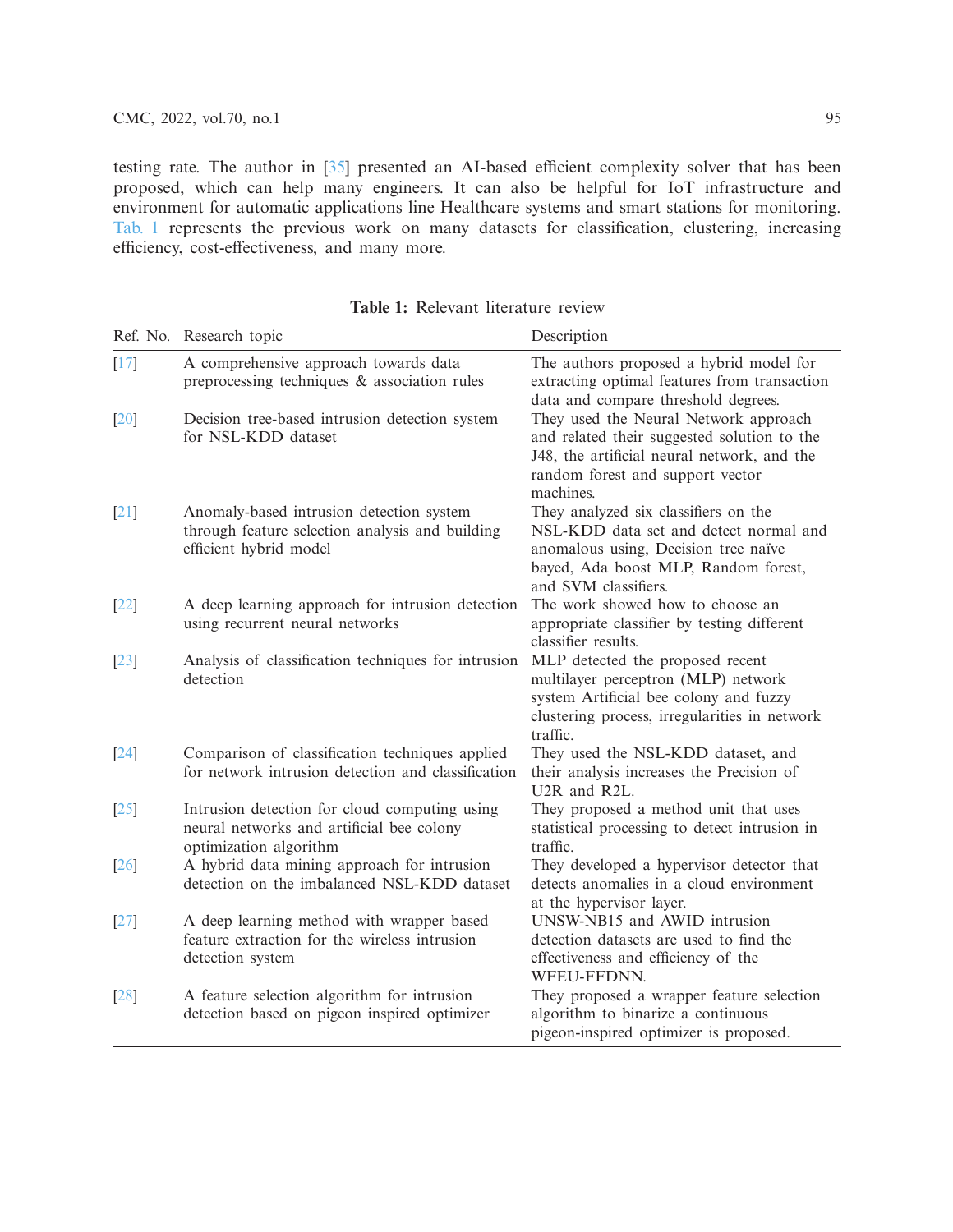## **3 Proposed Framework**

This section describes the proposed approach for network intrusion detection. In this work, the hybrid approach SVM with ANFIS is applied for effective detection. [Fig. 1](#page-5-0) shows the proposed approach.



<span id="page-5-0"></span>**Figure 1:** Proposed approach for intrusion detection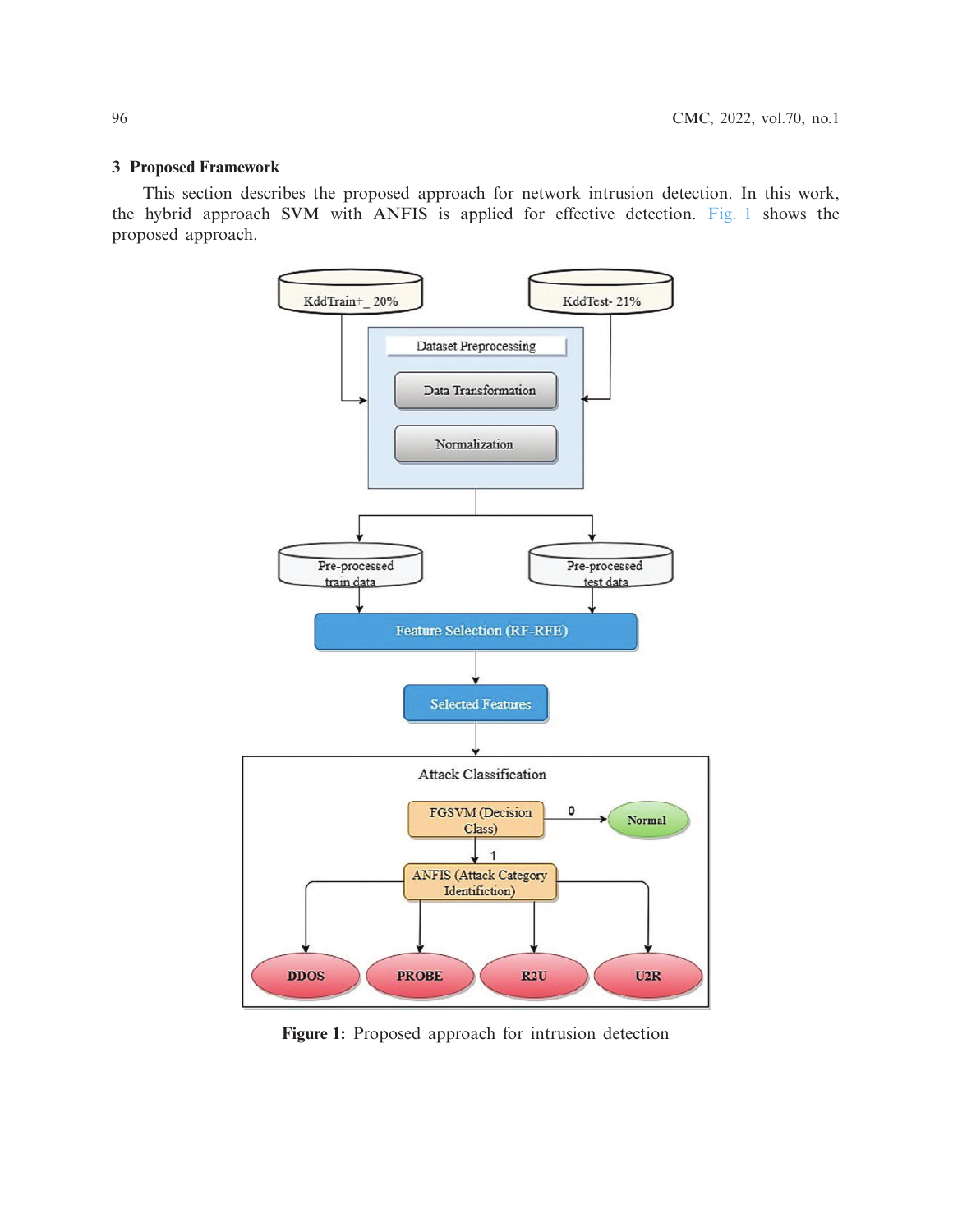*3.1 Dataset Selection* DARPA99 is the first data set created for the intrusion detection system at Lincoln laboratory in 1998. KDD99is the enhanced version of DARPA. Since the elimination of duplicate records in the KDD99 set of data has a substantial effect on the output of NSL-KDD [\[26\]](#page-15-14) systems, the data set is considered a standard for the identification of Trespass in organizational structures. The usage of the NSL-KDD data set has the following benefits. [Fig. 2](#page-6-0) is a Visualization of some attributes of the NSL-KDD Data Set.

- Results are not biased because the train data set have no redundant records.
- Significant degradation rates owing to the lack of redundant information in the test sample.
- The chosen record is inversely proportional to each particular class category in the original KDD data collection.



<span id="page-6-0"></span>**Figure 2:** Visualization of some attributes in NSL-KDD data

*3.2 Dataset Preprocessing* Data preprocessing is an important task to achieve accurate results through classifiers. Preprocessing of the original NSL-KDD data set is performed in MATLAB, which renders it an acceptable input to the classifier. Various data preprocessing techniques are available, but we use the following: Dataset Transformation and Dataset Normalization.

## a) Data Transformation

In data transformation of nominal features to numeric value has been done. All the categorical values of attributes are transformed into numeric form. We assign random numbers to them. NSL-KDD Train 20% data set to have approximately 25192 Connection instances. Each connection instance has 42 features, including attack type. Value to the target class has also been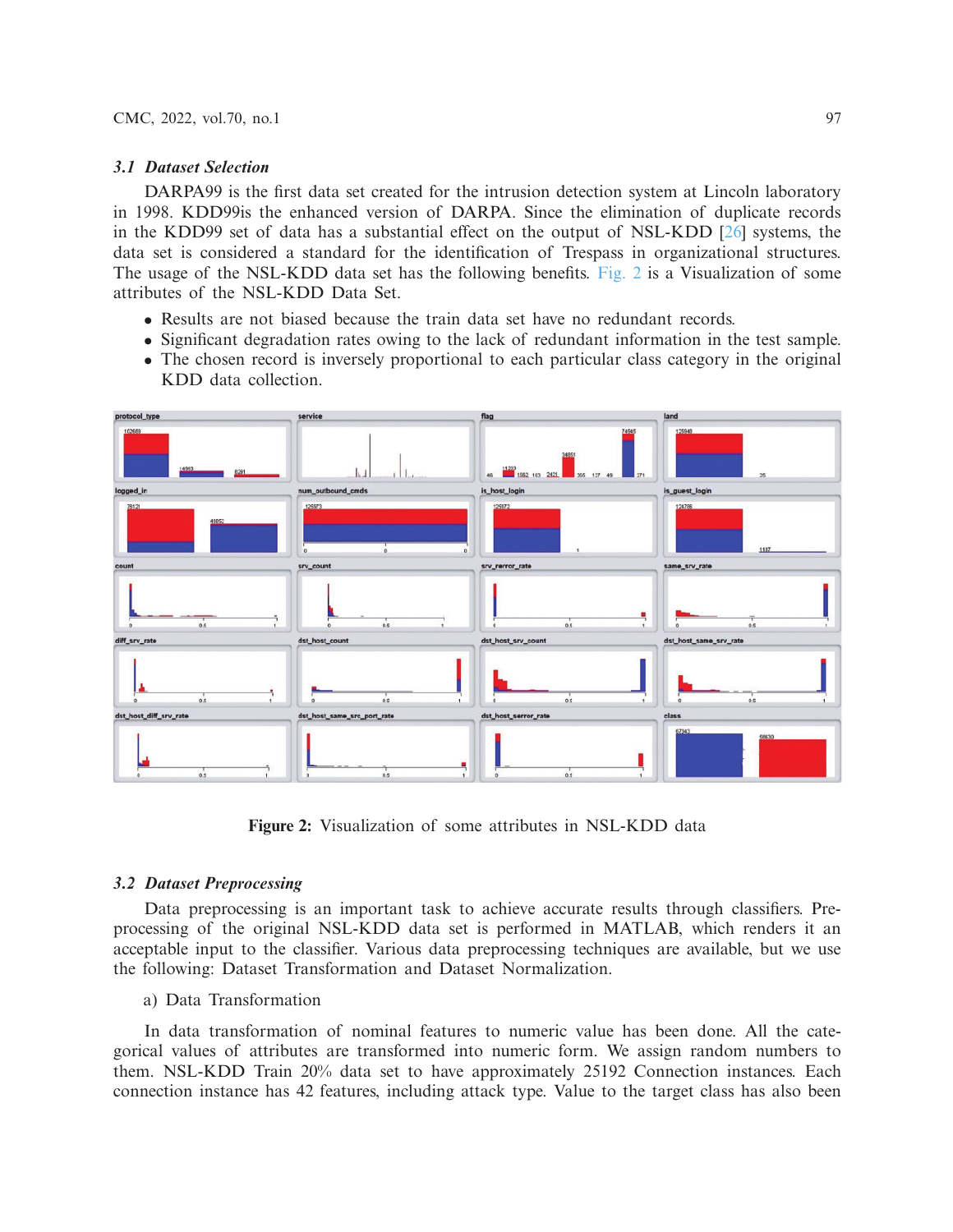assigned in the same way. Zero is set for the normal class, and one will be for attack or any other deviation.

## b) Data Normalization

Data set normalization is necessary when we have a large dataset that includes thousands of rows in training and testing files. The NSL-KDD dataset is large, so for accurate results of the classifier for intrusion detection. In this paper, we used the Min-Max method for the normalization of the dataset.

### **3.3 Feature Selection**

Feature selection techniques are built to eliminate the number of input variables that are considered most appropriate for the model to predict the target variable. Random Forest (RF-RFE) is a machine-learning approach that could be perfect for integrating omics data commonly works well for high-dimensional problems and can classify strong predictors of a given outcome without making assumptions about the underlying model. Tree considers a different subset of randomly selected predictors, of which the best predictor is selected and split on at each node. In recursive features, elimination features are rank according to their importance score in a particular context. The significance of each feature is calculated at each iteration, and features with less importance are eliminated. Over a different subset of features, the importance of the same 46 feature can significantly vary while f evaluating highly correlated features. Protocol-type, loggedin, error-rate, srv-s error-rate, same-srv-rate are the features that are selected after applying the RF-RFE method.

*3.4 Classification Process* SVM is a statistically supervised machine learning method that has been commonly used in the last few years. Classifies data inputs to various groups by creating a hyperplane. To conduct binary classification on data, SVM used a large dimensional space to figure out the hyperplane. The goal of optimizing the separation margin between the two groups is to find a hyperplane. SVM is used to identify input features into two distinct normal and attack classes. A line hyperplane separates a two-dimensional linearly separable input training data. The general function for the line is one Eq.  $(1)$ :

$$
y - ax + b \tag{1}
$$

<span id="page-7-0"></span>By replacing x with y1 and Y with  $y2$  in 1 so we get [Eq. \(2\):](#page-7-1)

$$
ay1 - y2 + b = 0 \tag{2}
$$

<span id="page-7-3"></span><span id="page-7-2"></span><span id="page-7-1"></span>

If we define Y= (y1, y2) and c =  $(a, -1)$  so 2 become [Eq. \(3\):](#page-7-2)  $c.y + b = 0$  (3)

The data points above on the hyperplane consider class [+1], and the points that are smaller from the hyperplane are considered class  $[-1]$ , shown in [Eq. \(4\):](#page-7-3)

$$
h(yi) = \begin{cases} +1 \text{ if } y.c + b \ge 0 \\ -1 \text{ if } y.c + b < 0 \end{cases} \tag{4}
$$

The function of the hypothesis is in Eq.  $(4)$  h (yi). When the hyperplane is constructed, it makes predictions using the Eq. above.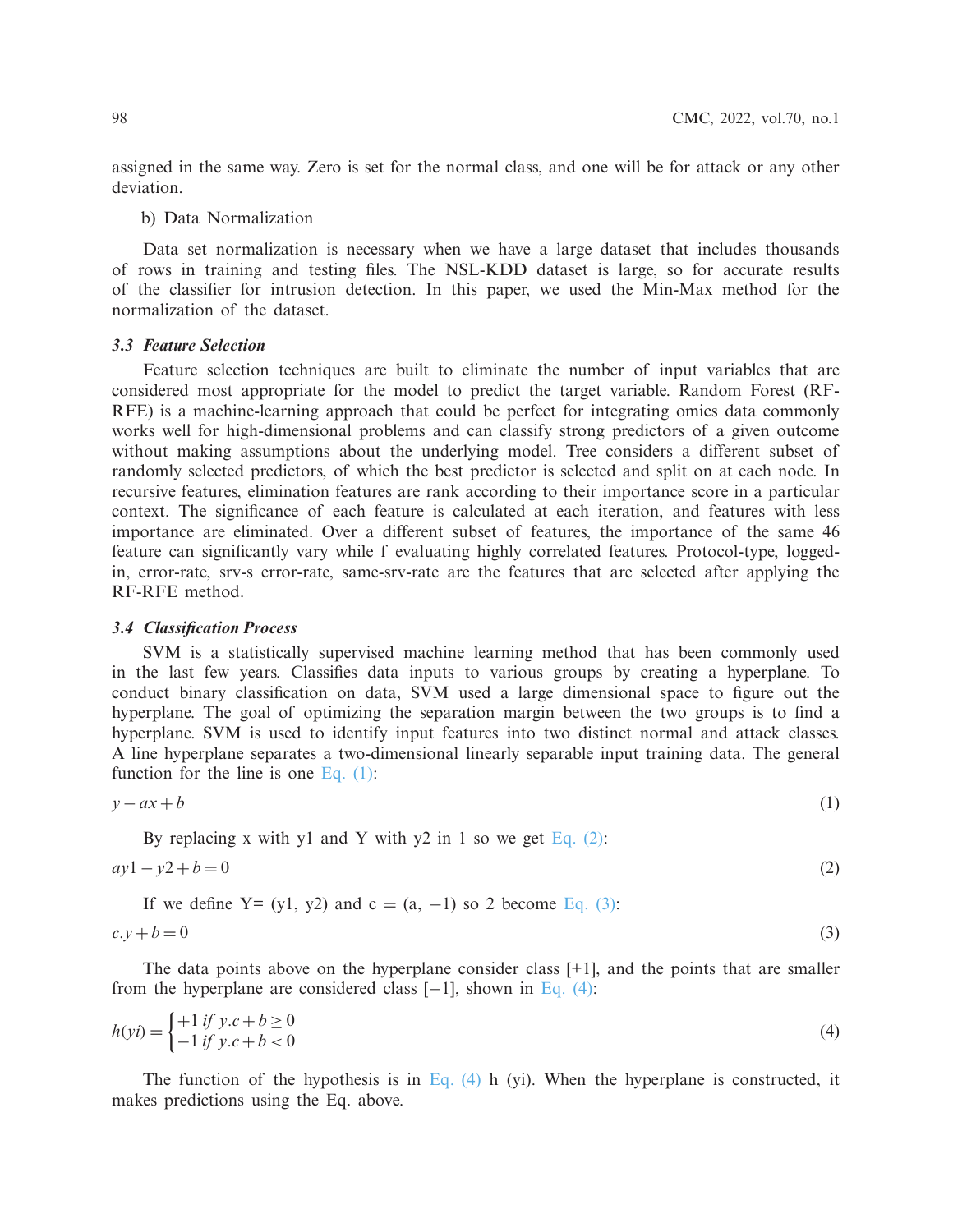CMC, 2022, vol.70, no.1 99

ANFIS is the second technique used in this process, based on the Takagi-Sugeno-fuzzy inference system. Due to the overlapping values among the pattern, ANFIS helps to check the dataset to eradicate vagueness. It will test the uncertainty between probe, U2R, DDOS, and R2U patterns, and their fuzziness will be eliminated. Input and output are two vectors that are used to train ANFIS. Premise functions for membership function may be identified using only a training dataset.

Let us assume that 'a' and 'b' are two input values for fuzzy and 'c' output. Two basic if-then rules for the first-order Sugeno model are followed by Eqs.  $(5)$ – $(8)$ :

<span id="page-8-0"></span>Rule1: If a is A1 and b is B1 then,  $f1 = p1a + q1b + r1$ 

Rule2: If a is A2 and b is B2 then, 
$$
f2 = p2a = q2b = r2
$$

$$
f1 = p1a + q1b + r1\tag{5}
$$

$$
f2 = p2a = q2b = r2
$$
\n
$$
(6)
$$

$$
W = w1f1 + w2f2/W1 + W2
$$
\n(7)

<span id="page-8-1"></span>
$$
W^{0}1f1 + W^{0}2f2/W1 + W2
$$
\n(8)

<span id="page-8-2"></span>Layer 1: Each nth node throughout the layer is just an adaptive node, and the node function in the layer is O1; n seems to be the output node in layer 1.

$$
O1, n = \mu X n(a), n = 1, 2,
$$
\n(9)

<span id="page-8-3"></span>
$$
O1, n = \mu Yn - 2(b), n = 3, 4
$$
\n<sup>(10)</sup>

In [Eqs. \(9\)](#page-8-2) and [\(10\),](#page-8-3) a, b are the inputs to node ith node at layer 1. Ai and Bi are the linguistic variables.

$$
\mu X(a) = 1/1 + |a - cn|a| \quad 2b \tag{11}
$$

ai and ci are the parameters in 15 is set with the change in these values bell shape function also changes. Layer 2: Each node within that layer is labeled as ANFIS, and the fixed node output is created by taking the product of all the coming signals as shown in [Eq. \(12\):](#page-8-4)

$$
O2, n = wn = \mu X n(a) \mu Y n(b), n = 1, 2
$$
\n(12)

<span id="page-8-4"></span>The output of each node represents a rule firing strength.

Layer 3: The ratio of nth rule n firing power to the total of all rules firing power is measured at the nth node, and the output at layer 3 is often referred to as normalized firing power in [Eq. \(13\).](#page-8-5)

<span id="page-8-5"></span>
$$
03, n = w^0 = \frac{wn}{w1} + w2, n^0 = 1, 2
$$
\n<sup>(13)</sup>

Layer 4: At layer 4, each node n is an adaptive node with the function of the b node.  $O4, n = \text{wifnapt} = \text{wapt}(pna + qnb + rn)$  (14)

<span id="page-8-6"></span>In pn, qn, rn in [Eq. \(14\)](#page-8-6) are the corresponding parameters that are placed.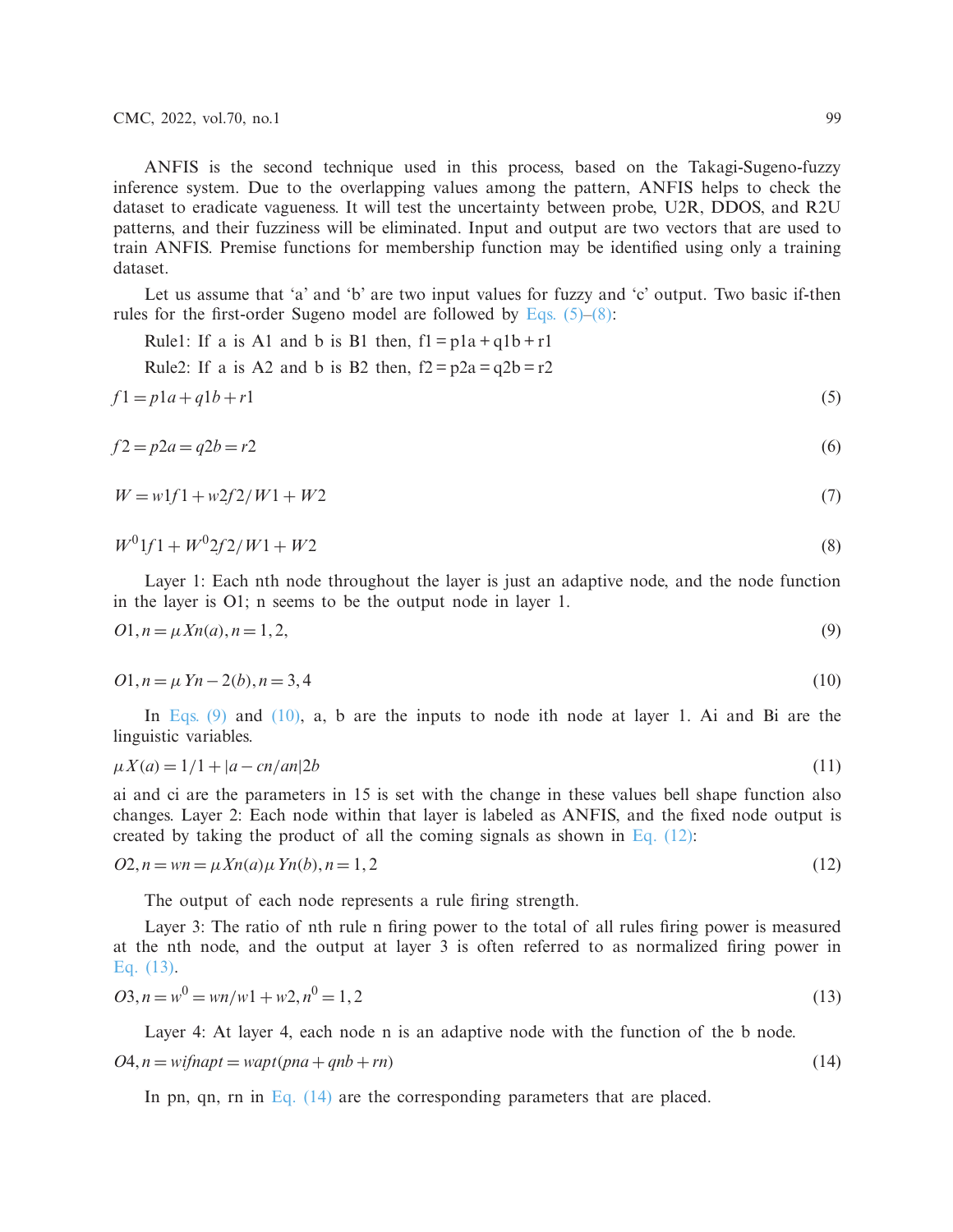<span id="page-9-0"></span>Layer 5: The cumulative output shown in Eq.  $(15)$  is determined by summing up all incoming signals within layer 5.

$$
O5, n = \sum Iwnfn = \sum nwn2/\sum nwn
$$
\n(15)

## **4 Experimental Analysis and Results**

First data is categorized into two distinct normal and attack classes by using the FGSVM classifier. Compared with other traditional classification techniques, FGSVM gives the best accuracy in the classification of data with fine-tuning. Thus, nonlinear separation can be accomplished in the feature space as the FGSVM discovers a hyperplane in the portion space.

FGSVM detects the attack and normal classes in the NSL-KDD dataset with the help of classification techniques so, accuracy, recall Precision, and F-score are performance metrics. [Tab. 2](#page-9-1) showed some accuracy measure and their description. [Tab. 3](#page-9-2) shows the terms to visualize the performance of the confusion matrix of [Fig. 3.](#page-10-0) A prediction summary of results on the classification problem is given in the confusion matrix. The numbers of true and false predictions done by the classifier are summarized with count values. [Fig. 4](#page-10-1) shows the ROC curve. Recall or the true positive rate is how many true positives attack classes get predicted from all the dataset's network records. It is sometimes also called sensitivity. Recall The false-positive rate is a plot against the true positive rate in the receiver operating curve. A model's accuracy based on recall and Precision can be measure by finding an f-score. The usefulness of the test is compared by using the ROC curve.

<span id="page-9-1"></span>

| Classifier   | Performance measure | <b>Formula</b>                                   | Value % |
|--------------|---------------------|--------------------------------------------------|---------|
|              | Accuracy            | $TP + TN/(TP + TN) + (FP + FN)$                  | 99.3    |
|              | Specificity         | $(TN)/(TN + FP)$                                 | 0.998   |
| <b>FGSVM</b> | Precision           | $TP/(TP + FP)$                                   | 0.999   |
|              | Recall              | $TP/TP + FN$                                     | 0.992   |
|              | F-measure           | $2 \times$ (recall Precision)/(recall Precision) | 0.995   |

**Table 2:** Performance analysis of the proposed work

**Table 3:** Terms to visualize performance of confusion matrix

<span id="page-9-2"></span>

| True positive (TP)  | The network found with intrusion detection                               |
|---------------------|--------------------------------------------------------------------------|
| False positive (FP) | Network incorrectly classifies as anomaly-based                          |
| True negative (TN)  | Network successfully describe no intrusion                               |
| False negative (FN) | An intruder is in a network but couldn't be identified by classification |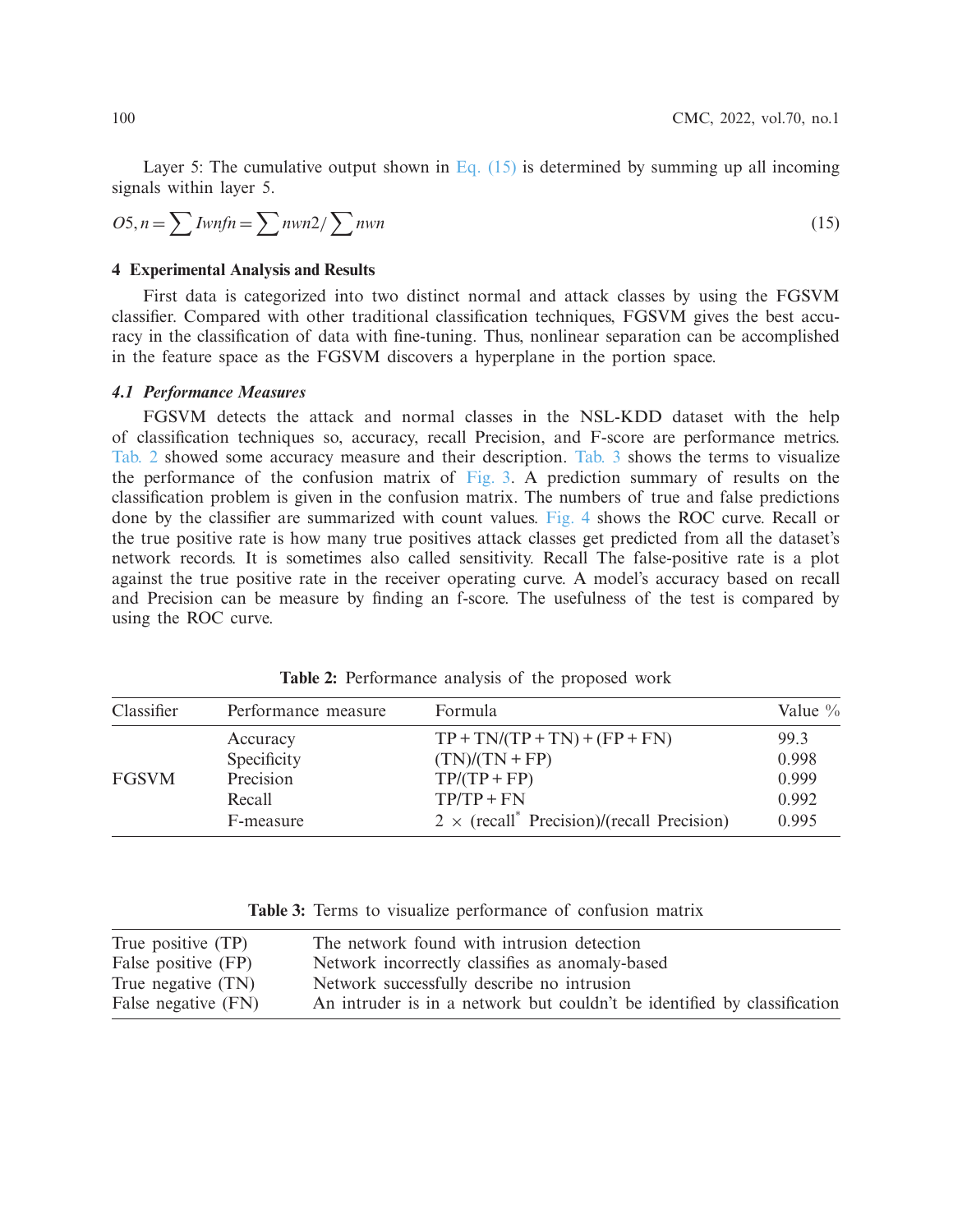<span id="page-10-0"></span>

<span id="page-10-1"></span>**Figure 4:** ROC curve

Accuracy given in [Tab. 3](#page-9-2) is how particular classification techniques perform well at a classification of data. FGSVM gave 99.3% accuracy in the classification of data into the attack and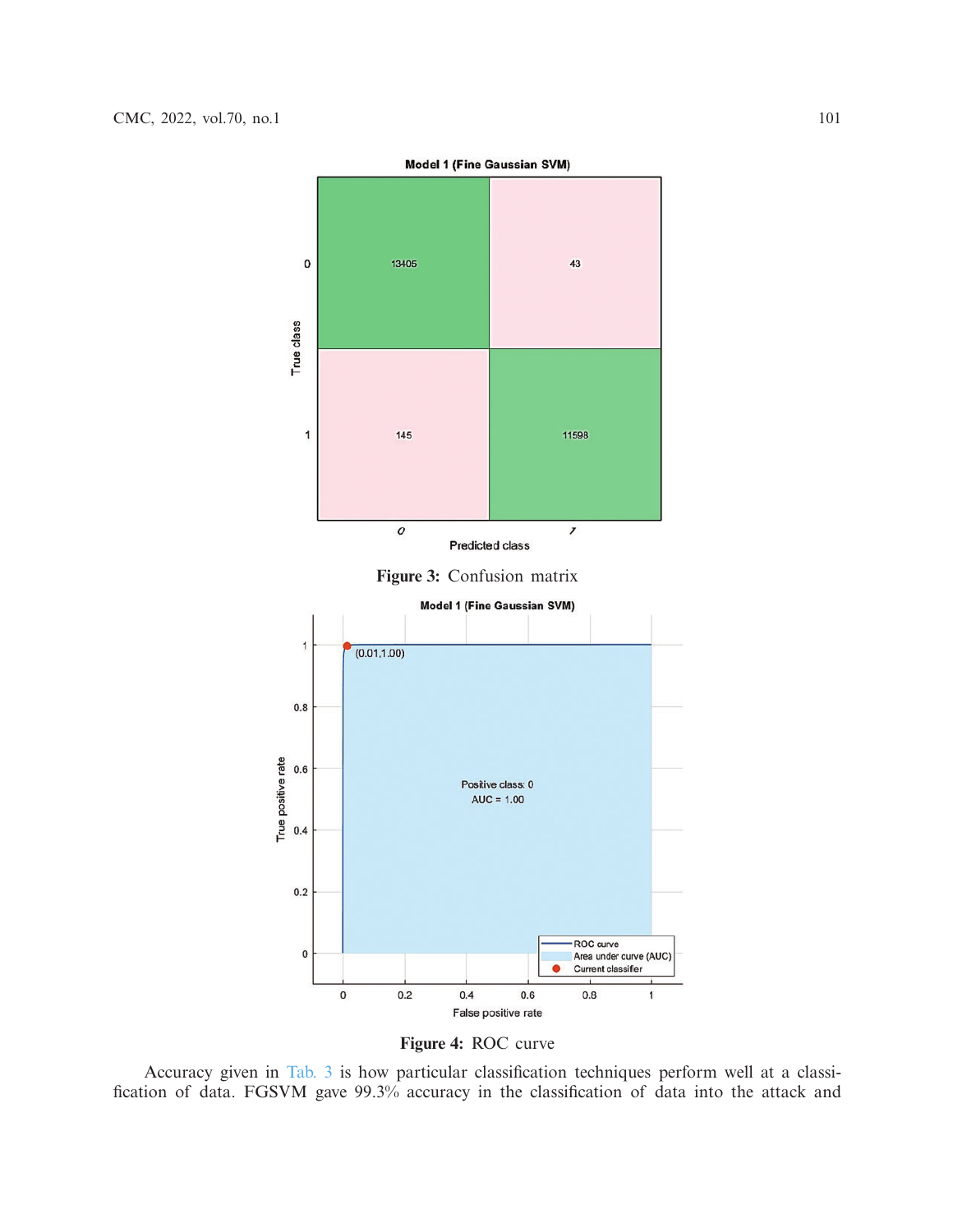normal class. A recall is a total number of correctly classified positive data divided by the entire positive data. The higher the value of recall higher the accuracy rate of the predicted class. The Recall value which is attained in the FGSVM model is 0.992%. The Precision shows that the positive values in data after classification are labeled as positives. The Precision of FGSVM is 0.99% which shows 99% of data is accurately classified as attack class. Precision and sensitivity weighted average is measure in F-measure. Classified abnormal Patterns are separated from the dataset, and the feature selection method is applied before input data to fuzzy. RF-RFE method is used to select essential predictors from the dataset. [Fig. 5](#page-11-0) represents the predictors according to their importance by constructing many decision trees. Features are ranked according to their importance scores attained after running RF once. After running it recursively, feature importance is measured, and the less relevant one is removed at each iteration. The most relevant features that are selected are protocol-type, logged-in, error-rate, SRV-error-rate, same-SRV-rate.



<span id="page-11-0"></span>**Figure 5:** Features ranking based on their importance

*4.2 Implementation of ANFIS* Data is classified into normal and attacked classes using fine Gaussian SVM. To deal with computational uncertainty, ANFIS is used, which includes the degree of truthiness instead of conventional Boolean Logic. [Fig. 6](#page-12-0) shows the ANFIS structure to eliminate the inherent fuzziness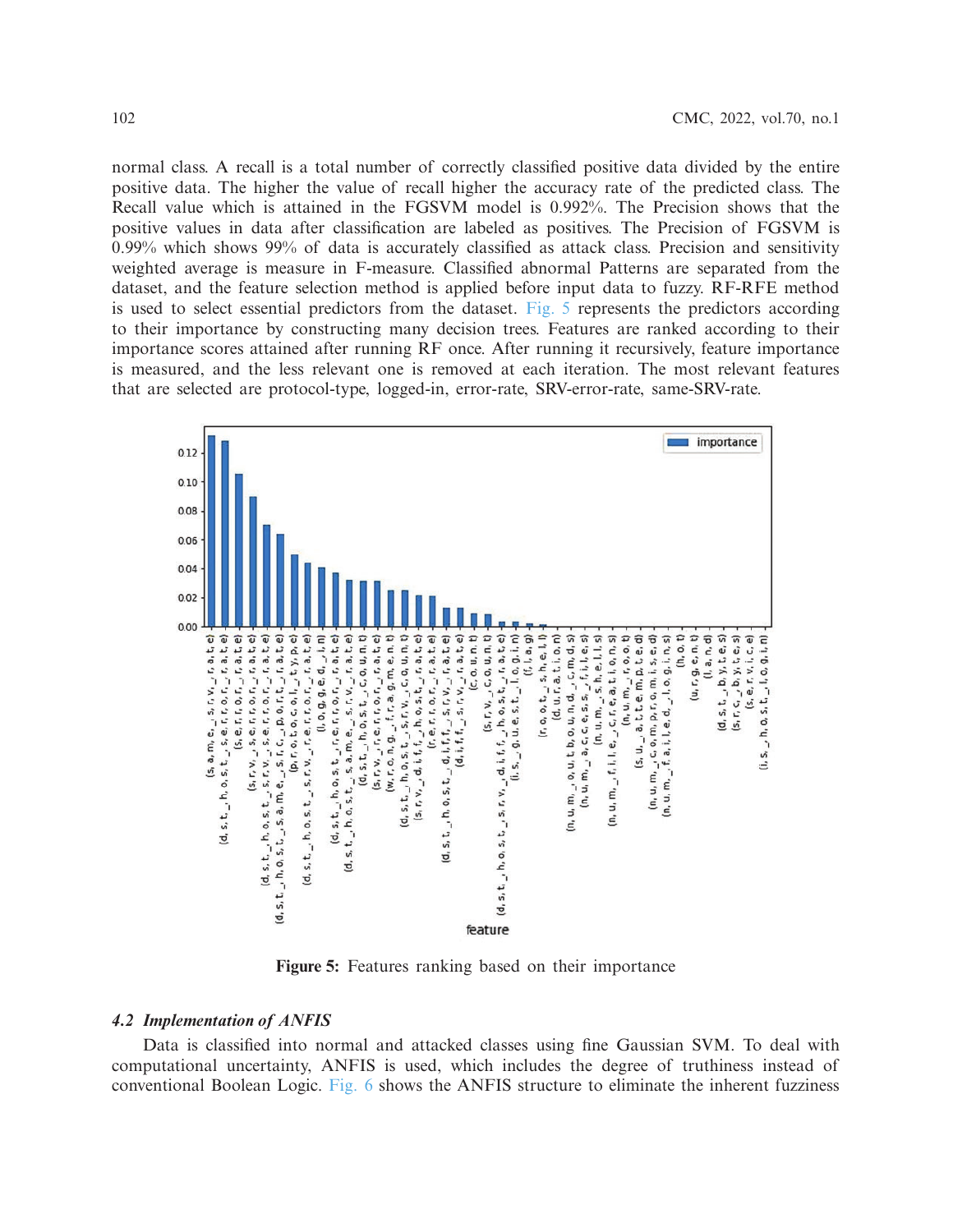of the patterns classified through SVM. ANFIS is used for the exact identification of probe, U2R, R2U, and DDOS. We have used 20% of the dataset as training data, test 21% for testing, and kept 15% for checking. Finally, the exact identification results can be seen through the surface viewer that illustrates the significance of two input variables and their effect on output in [Fig. 7.](#page-12-1)



System AttackIdentification: 5 inputs, 1 outputs, 20 rules

<span id="page-12-0"></span>**Figure 6:** Fuzzy inference system



<span id="page-12-1"></span>**Figure 7:** Surface viewer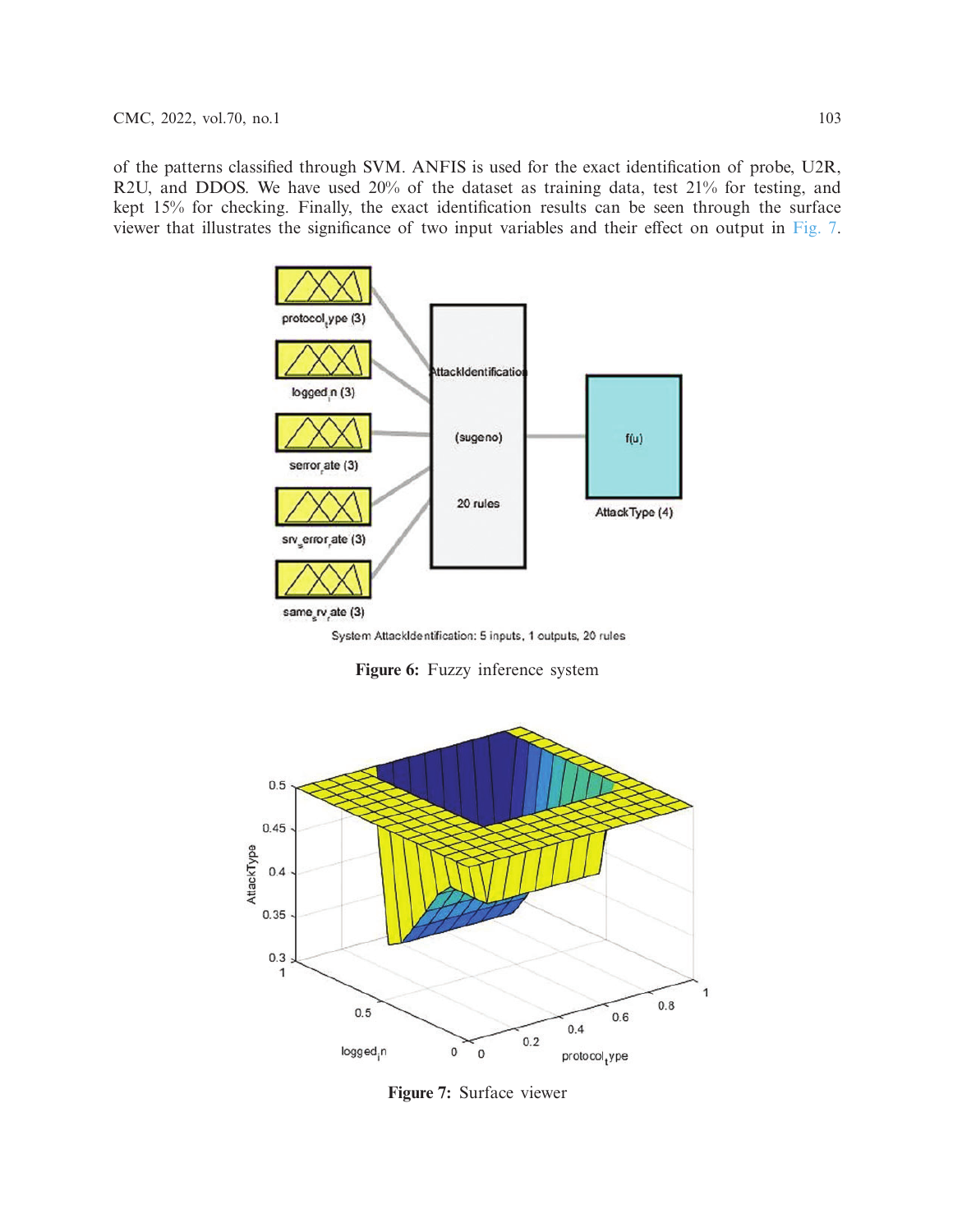The rule base seems to be the characterizing aspect of the fluffy reasoning approach, and the Precision and quality of the methodology depend on the fluffy criteria. Some of the rules that are specified for detecting attacks are as followed in [Tab. 4:](#page-13-0)

- (1) If (protocol-type is high) and (logged-in is medium) and (error-rate is high) and (SRVerror-rate is medium) and (same-SRV-rate is medium) then (AttackType is DDOS) (1)
- (2) If(protocol-type is high) and (logged-in is medium) and (serror-rate is high) and (srv-serrorrate is high) and (same-srv-rate is low) then (AttackType is DDOS) (1)
- (3) If (protocol-type is medium) and (logged-in is high) and (serror-rate is high) and (srvserror-rate is medium) and (same-srv-rate is medium) then (AttackType is U2R) (1)
- (4) If (protocol-type is medium) and (logged-in is medium) and (serror-rate is low) and (srvserror-rate is medium) and (same-srv-rate is high) then (AttackType is U2R) (1)
- (5) If (protocol-type is medium) and (logged-in is low) and (serror-rate is high) and (srv-serrorrate is medium) and (same-srv-rate is medium) then (AttackType is R2L) (1)
- (6) If (protocol-type is high) and (logged-in is medium) and (serror-rate is medium) and (srvserror-rate is high) and (same-srv-rate is high) then (AttackType is R2L) (1)
- (7) If (protocol-type is high) and (logged-in is medium) and (serror-rate is medium) and (srvserror-rate is high) and (same-srv-rate is high) then (AttackType is R2L) (1)
- (8) If (protocol-type is medium) and (logged-in is medium) and (serror-rate is low) and (srvserror-rate is medium) and (same-srv-rate is low) then (AttackType is Probe) (1)
- (9) If (protocol-type is low) and (logged-in is high) and (serror-rate is medium) and (srv-serrorrate is medium) and (same-srv-rate is high) then (AttackType is Probe) (1) These are one of few rules out of 46 that are defined in fuzzy to detect either the coming traffic is normal or malicious.

<span id="page-13-0"></span>

|                       | $\mu$ (Protocol-type) = {0 < x < 0.597 = low, 0.299 < x < 0.883 = medium, $[0.602 < x < 0.993 = \text{high}$ } |
|-----------------------|----------------------------------------------------------------------------------------------------------------|
| $\mu$ (logged-in)     | $= {0 < x < 0.597}$ = low, 0.299 < x < 0.883 = medium, $[0.602 < x < 0.993$ = high}                            |
| $\mu$ (same-srv-rate) | $= {0 < x < 0.597} = low, 0.299 < x < 0.883 = medium, [0.602 < x < 0.993 = high}$                              |
| $\mu$ (serror-rate)   | $= {0 < x < 0.597}$ low, 0.299 < x < 0.883 = medium, [0.602 < x < 0.993 = high}                                |
|                       | $\mu$ (srv-count-rate) = {0 < x < 0.597 = low, 0.299 < x < 0.883 = medium, $[0.602 < x < 0.993$ = high}        |

**Table 4:** Ranges of MF for input variables

The proposed technique's findings were addressed in this segment utilizing the alternative (hybrid) solution to identifying attack identification in an organization that has been carried out. One of the main obstacles to the current solution is to identify data and then detect attacks accurately. Preprocessing on dataset increase SVM accuracy rate, and the SVM accuracy rate for classification of the NSL-KDD dataset is 99.3%.

## **5 Conclusion**

In this research, a detection system is projected on the NSLKDD dataset by applying data transformation and maximization and minimization methods. FGSVM is used to classify the NSLKDD dataset into two classes normal class and attack class. Substantial results obtained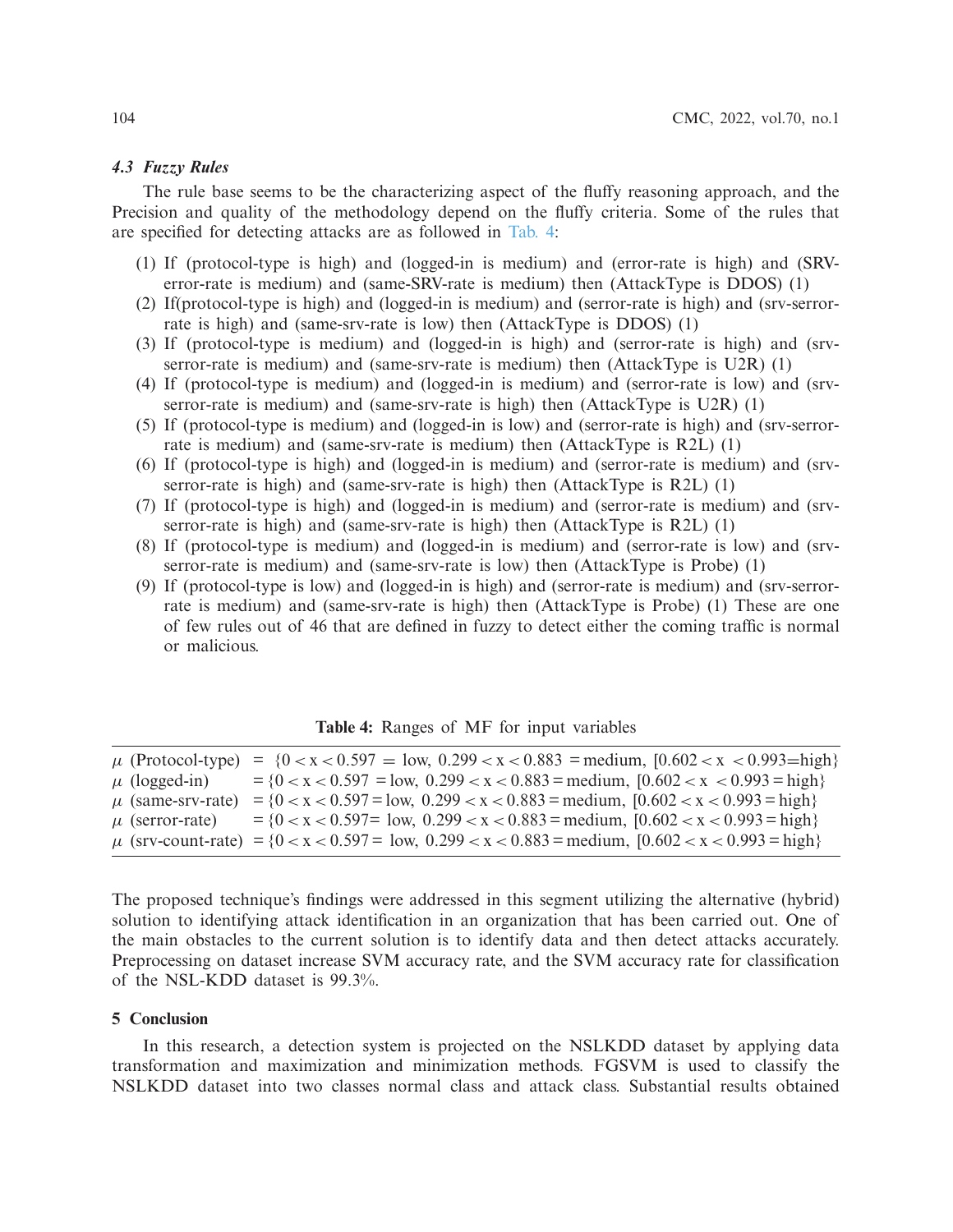from FGSVM have shown 99.03% to identify DDOS, probe, U2R, and R2L. FGSVM identified abnormal patterns are stimulated through ANFIS. According to their importance scores and prediction role, five features are selected for training, testing, and validation procedures of ANFIS. Error tolerance and epochs are set from zero and 100. During training, the MSE is 0.08523, and on testing and validation, the MSE is 0.08496, which reflects reasonable accuracy rates for the precise identification of DDOS, Probe, R2U, and U2R. To find out the intrusion and to prevent the network from it, ANFIS quickly build previously extracted connections and record-based measures as it is a rule-based method. FGSV'M and ANFIS can be robust potential solutions that significantly boost their efficiency as more machine learning. In the future, deep learningbased classifiers are available to classify data and make systems more accurate and cost-effective. Advanced machine learning and AI-based systems are improving in intrusion detection with a higher accuracy rate.

**Acknowledgement:** The authors would like to thank the Deanship of Scientific Research at Prince Sattam bin Abdul-Aziz University, Saudi Arabia.

**Funding Statement:** The authors would like to thank the Deanship of Scientific Research at Prince Sattam bin Abdul-Aziz University, Saudi Arabia.

**Conflicts of Interest:** The authors declare that they have no conflicts of interest to report regarding the present study.

## **References**

- <span id="page-14-0"></span>[1] R. Heady, G. Luger, A. Maccabe and M. Servilla, "The architecture of a network level intrusion detection system," Tech. Rep., Los Alamos National Lab, New Mexico University, Albuquerque, NM (United States), 1990.
- [2] S. Bhattacharya, P. K. R. Maddikunta, R. Kaluri, S. Singh, T. R. Gadekallu *et al.* "A novel PCA-firefly based XGBoost classification model for intrusion detection in networks using GPU," *Electronics,* vol. 2, no. 19, pp. 219, 2020.
- <span id="page-14-1"></span>[3] RM, S. Priya, P. K. R. Maddikunta, M. Parimala and S. Koppu, T. R. Gadekallu *et al*. "An effective feature engineering for DNN using hybrid PCA-GWO for intrusion detection in IoMT architecture," *Computer Communications,* vol. 160, pp. 139–149, 2020.
- <span id="page-14-2"></span>[4] H. Debar, "An introduction to intrusion-detection systems," *Proc. of Connect,* vol. 2000, 2000.
- <span id="page-14-3"></span>[5] S. Namasudra, "Fast and secure data accessing by using dna computing for the cloud environment," *IEEE Transactions on Services Computing,* 2020.
- [6] S. Namasudra, R. Chakraborty, A. Majumder and N. R. Moparthi, "Securing multimedia by using DNA-based encryption in the cloud computing environment," *ACM Transactions on Multimedia Computing, Communications and Applications (TOMM),* vol. 16, no. 3s, pp. 1–19, 2020.
- [7] S. Kumari and S. Namasudra, "System reliability evaluation using budget constrained real d-mc search," *Computer Communications,* vol. 171, pp. 10–15, 2021.
- [8] S. Kumari, R. J. Yadav, S. Namasudra and C.-H. Hsu, "Intelligent deception techniques against adversarial attack on the industrial system," *International Journal of Intelligent Systems,* vol. 36, no. 5, pp. 2412–2437, 2021.
- <span id="page-14-4"></span>[9] P. Pavithran, S. Mathew, S. Namasudra and P. Lorenz, "A novel cryptosystem based on dna cryptography and randomly generated mealy machine," *Computers & Security,* vol. 104, pp. 102160, 2021.
- <span id="page-14-5"></span>[10] F. Sabahi, A. Movaghar "Intrusion detection: A survey," in *The Third Int. Conf. on Systems and Networks Communications*, 2008.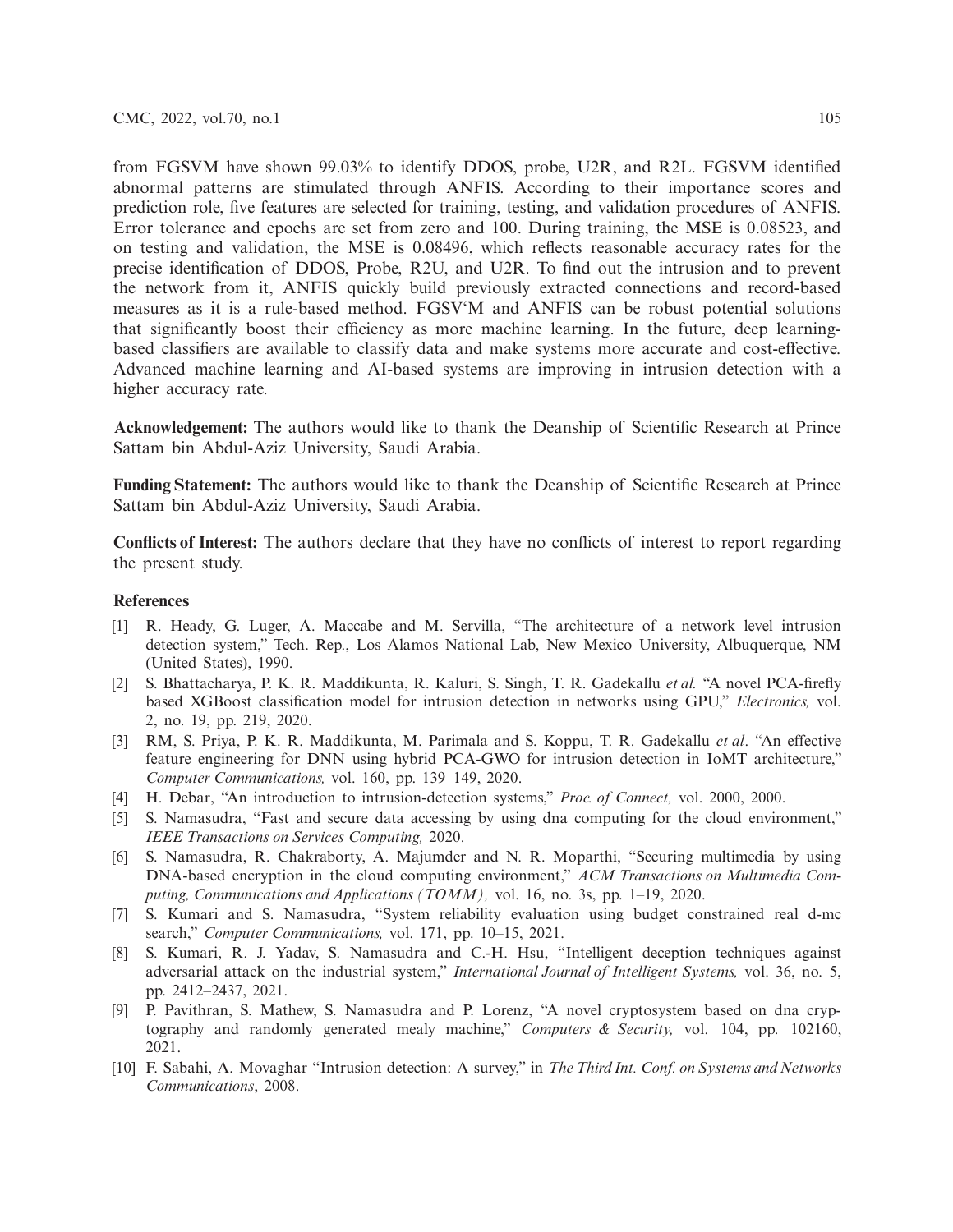- [11] S. Li, G. Wang and J. Yang, "Survey on cloud model based similarity measure of uncertain concepts," *CAAI Transactions on Intelligence Technology,* vol. 4, no. 4, pp. 223–230, 2019.
- <span id="page-15-0"></span>[12] R. M. Alguliyev, R. M. Aliguliyev and L. V. Sukhostat, "Efficient algorithm for big data clustering on single machine," *CAAI Transactions on Intelligence Technology,* vol. 5, no. 1, pp. 9–14, 2020.
- <span id="page-15-1"></span>[13] M. Alazab and M. Aiash, "Machine learning based botnet identification traffic," in *2016 IEEE Trustcom/BigDataSE/ISPA*, IEEE, pp. 1788–1794, 2016.
- <span id="page-15-2"></span>[14] M. Alazab, R. Layton, R. Broadhurst and B. Bouhours, "Malicious spam emails developments and authorship attribution," in *2013 Fourth Cybercrime and Trustworthy Computing Workshop, IEEE*, pp. 58– 68, 2013.
- <span id="page-15-3"></span>[15] U. A. Sandhu, S. Haider, S. Naseer and O. U. Ateeb, "A survey of intrusion detection & prevention techniques," in *2011 Int. Conf. on Information Communication and Management, IPCSIT*, vol. 16, pp. 66–71, 2011.
- <span id="page-15-4"></span>[16] P. Miksovsky, K. Matousek and Z. Kouba, "Data preprocessing support for data mining," in *IEEE Int. Conf. on Systems, Man and Cybernetics*, IEEE, vol. 5, pp. 4, 2002.
- <span id="page-15-5"></span>[17] J. S. Malik, P. Goyal and A. K. Sharma, "A comprehensive approach towards data preprocessing techniques & association rules," in *Proc. of the 4th National Conf.*, vol. 132, 2010.
- <span id="page-15-6"></span>[18] F. S. Girish Chandrashekar, "A survey on feature selection methods," *Computers and Electrical Engineering,* vol. 24, pp. 16–28, 2014.
- <span id="page-15-7"></span>[19] S. N. Samina Khalid and Tehmina Khalil, "A survey of feature selection and feature extraction techniques in machine learning," in *2014 Science and Information Conf.*, London, UK, vol. 24, pp. 1–13, 2017.
- <span id="page-15-8"></span>[20] B. Ingre, A. Yadav and A. K. Soni, "Decision tree based intrusion detection system for NSL-KDD dataset," in *Int. Conf. on Information and Communication Technology for Intelligent Systems*, Springer, pp. 207–218, 2017.
- <span id="page-15-9"></span>[21] S. Aljawarneh, M. Aldwairi and M. B. Yassein, "Anomaly-based intrusion detection system through feature selection analysis and building hybrid efficient model," *Journal of Computational Science,* vol. 25, pp. 152–160, 2018.
- <span id="page-15-10"></span>[22] C. Yin, Y. Zhu, J. Fei and X. He, "A deep learning approach for intrusion detection using recurrent neural networks," *IEEE Access,* vol. 5, pp. 21954–21961, 2017.
- <span id="page-15-11"></span>[23] U. Ahmad, H. Asim, M. T. Hassan and S. Naseer, "Analysis of classification techniques for intrusion detection," in *2019 Int. Conf. on Innovative Computing*, New Delhi, India, IEEE, pp. 1–6, 2019.
- <span id="page-15-12"></span>[24] S. A. Aziz, E. Sanaa and A. E. Hassanien, "Comparison of classification techniques applied for network intrusion detection and classification," *Journal of Applied Logic,* vol. 24, pp. 109–118, 2017.
- <span id="page-15-13"></span>[25] A. Hajimirzaei and N. J. Navimipour, "Intrusion detection for cloud computing using neural networks and artificial bee colony optimization algorithm," *ICT Express,* vol. 5, no. 1, pp. 56–59, 2019.
- <span id="page-15-14"></span>[26] M. R. Parsaei, S. M. Rostami and R. Javidan, "A hybrid data mining approach for intrusion detection on imbalanced NSL-KDD dataset," *International Journal of Advanced Computer Science and Applications,* vol. 7, no. 6, pp. 20–25, 2016.
- <span id="page-15-15"></span>[27] Y. S. Sydney and M. Kasongo, "A deep learning method with wrapper based feature extraction for wireless intrusion detection system," *Computers & Security. Elsevier,* vol. 92, pp. 15, 2020.
- <span id="page-15-16"></span>[28] K. E. S. Hadeel Alazzam and Ahmad Sharieh, "A feature selection algorithm for intrusion detection system based on pigeon inspired optimizer," *Expert Systems with Applications. Elsevier,* vol. 148, pp. 113249, 2020.
- <span id="page-15-17"></span>[29] A. M. Yogita Hande, "A survey on intrusion detection system for software defined networks (sdn)," *Research Anthology on Artificial Intelligence Applications in Security. IGI Global,* vol. 16, no. 1, pp. 20, 2021.
- <span id="page-15-18"></span>[30] A. R. Javed, M. O. Beg, M. Asim, T. Baker and Al-Bayatti, "Alphalogger: Detecting motion-based sidechannel attack using smartphone keystrokes," *Journal of Ambient Intelligence and Humanized Computing,* pp. 1–14, 2020.